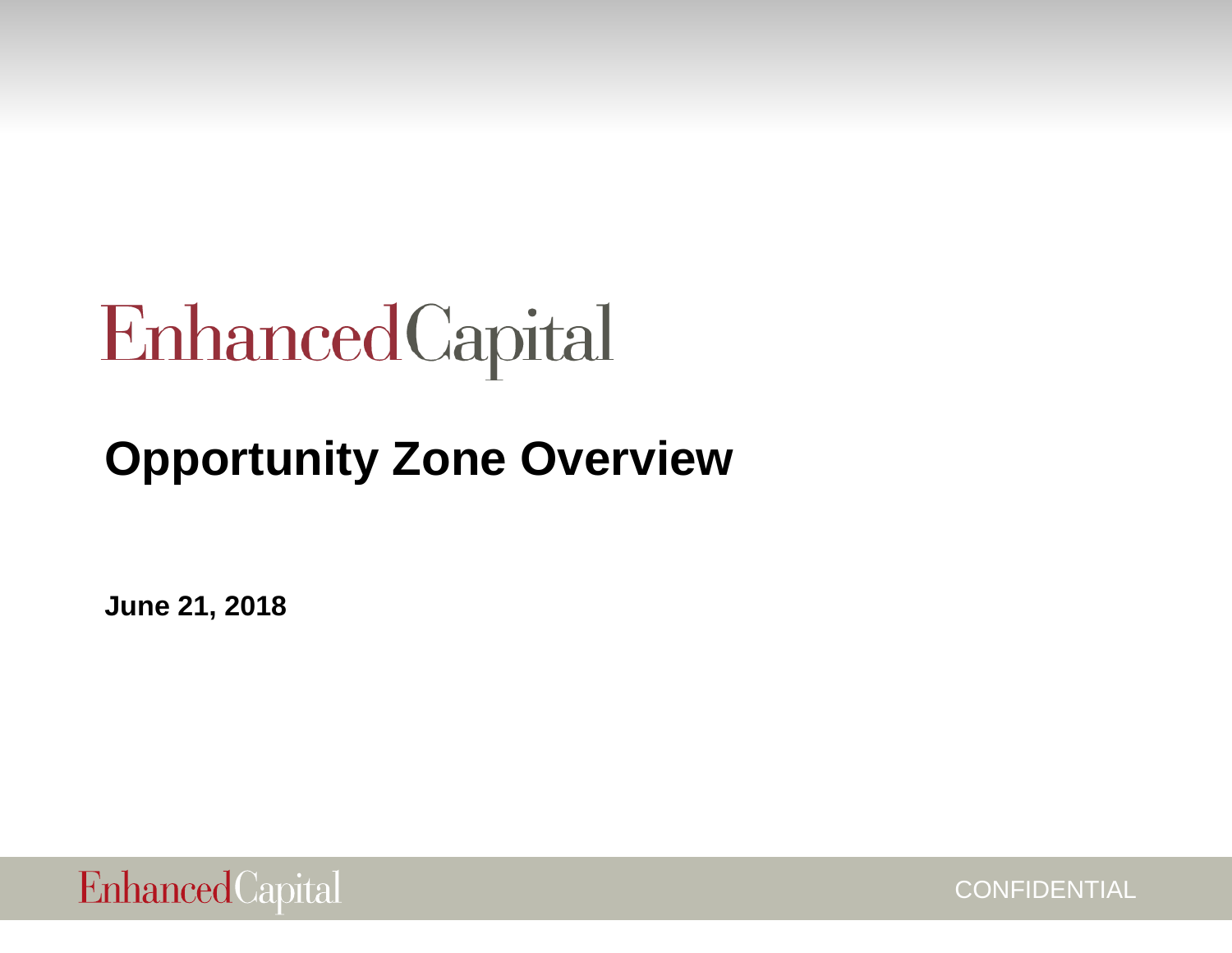### **Disclaimer**

*Disclaimer: This document, which is being provided on a confidential basis, shall not constitute an offer to sell or the solicitation of any offer to buy. Any distribution of this document to any person other than the recipient, in whole or in part, or the reproduction of this document, or the divulgence of any of its contents (other than to the recipient's attorneys, tax and financial advisers, who will likewise be required to maintain the confidentiality of this document, or as may be required by law or any regulator) is unauthorized. Except as provided above, the recipient, by accepting delivery of this document, agrees not to photocopy or reproduce such document for the recipient's personal use or otherwise, except to the extent permitted above, and agrees to destroy or return promptly this document and all other attached or enclosed documents if the recipient does not undertake to participate in any of the transactions described herein.*

*Any investment as described herein shall not be offered or sold in any jurisdiction in which such offer, solicitation or sale would be unlawful until the requirements of the laws of such jurisdiction have been satisfied. This document is not intended for public use or distribution. While all the information prepared in this document is believed to be accurate, neither Enhanced Capital Group, LLC nor any of its affiliates makes any express warranty as to the completeness or accuracy of, nor can it accept responsibility for errors appearing in, the document.*

*Any investment is speculative and involves a high degree of risk. There may not be a secondary market for any investment in tax credits and related investments and one may not develop. The fees and expenses charged in connection with any investment as described herein may be higher than the fees and expenses of other investment alternatives and may offset profits.*

*The securities described in this document, if any, have not been registered with the Securities and Exchange Commission (the "SEC"), or with any State securities commission or any other regulatory authority. Neither the SEC nor any other agency has passed on, recommended or endorsed the merits of this offering or the accuracy or adequacy of this document or any materials provided in connection therewith or any offering associated with such materials. Any representation to the contrary is unlawful.*

*There is no guarantee that the investment objective will be achieved. Moreover, past performance should not be construed as an indicator of future*  performance. Any projections, market outlooks or estimates in this document are forward-looking statements and are based upon certain assumptions. *Other events which were not taken into account may occur and may significantly affect the returns or performance of the fund. Any projections, outlooks or assumptions should not be construed to be indicative of the actual events which will occur.*

*The information provided herein is general in nature and there may be exceptions or different tax treatment for certain recipients depending on their specific situations. Such information is not intended to be a comprehensive discussion of the applicable tax rules. Potential investors should consult with their own tax advisors to determine eligibility to use tax credits and for other tax considerations and should not rely on the information herein or as otherwise provided by Enhanced Capital Group, LLC and its affiliates ("Enhanced"). Enhanced is not, and will not be, providing any tax advice and no potential investor should rely on any information, including the information herein, provided by Enhanced with respect to tax considerations.*

#### **Enhanced** Capital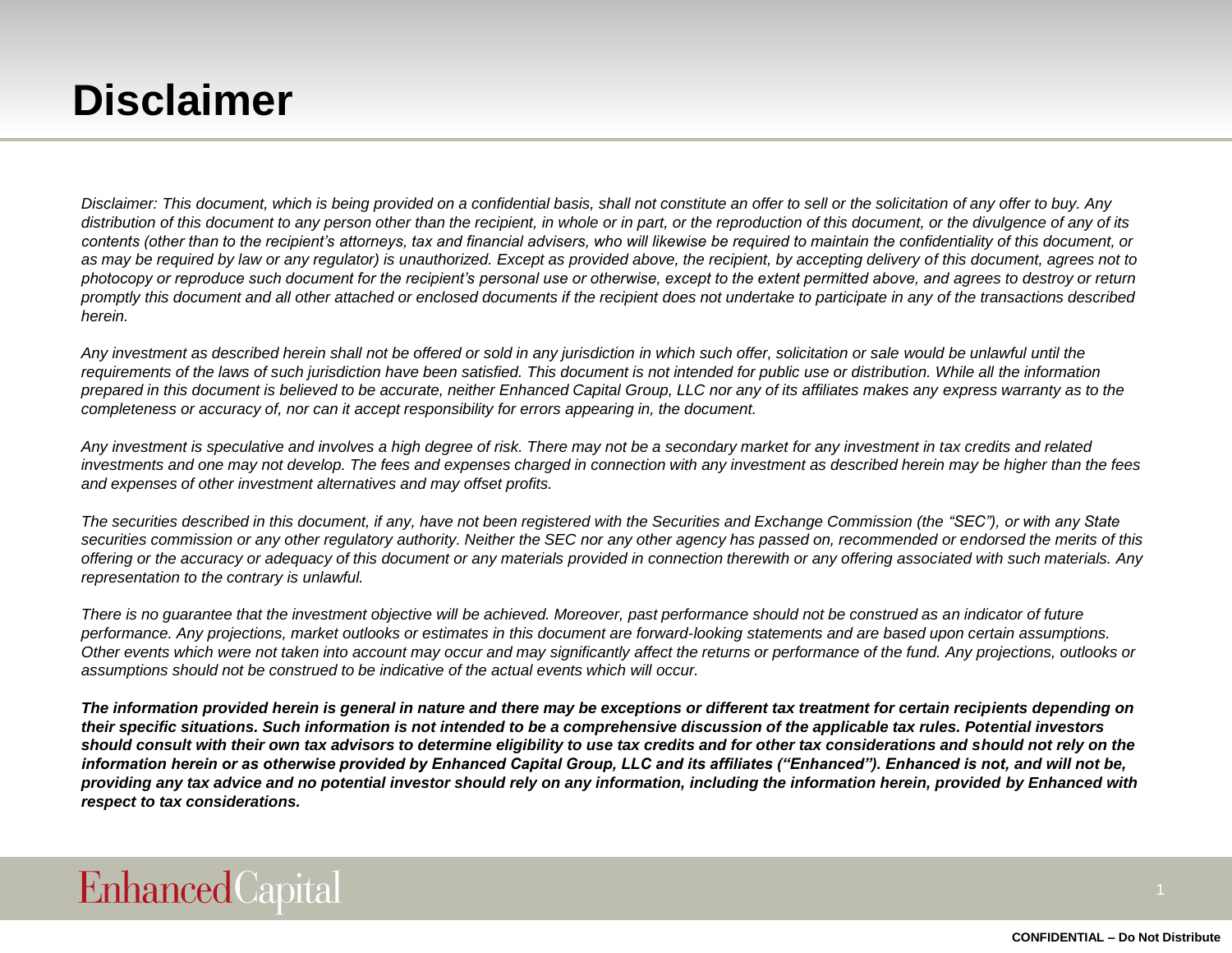#### **Contacts**

#### **Liddy Karter**

*Managing Director*

Email: lkarter@enhancedcapital.com Phone: (203) 376-7958

#### **Scott Strobridge**

*General Counsel*

Email: sstrobridge@enhancedcapital.com Direct: (212) 380-0430

### EnhancedCapital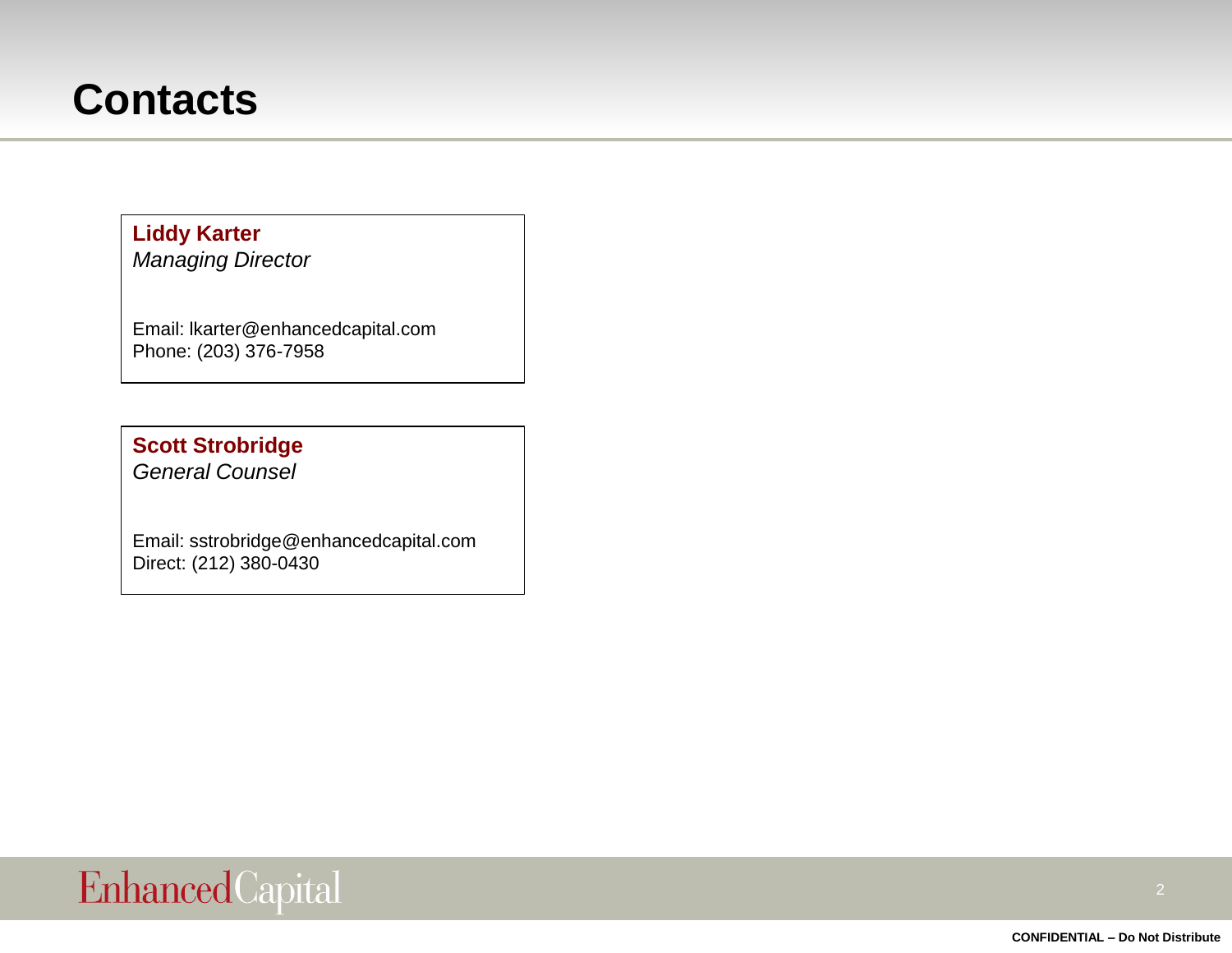### **Enhanced Capital Overview**

- Founded in 1999, Enhanced Capital (Enhanced) is a national investment firm focused on **Public Policy Investment Strategies**:
	- Tax credit finance transactions and related lending
	- Targeted direct lending, customized for Community Reinvestment Act (CRA), environmental, social and governance (ESG) and other mandates
- Executed over \$1B in tax credit transactions, and raised over \$650M in capital through targeted public policy-driven funds and Enhanced's Small Business Investment Company (SBIC)
- Robust asset management team that tracks and reports ancillary benefits such as job growth, economic impact, community revitalization and carbon mitigation
- Enhanced is licensed to participate in various federal and state programs:
	- A community development entity (CDE) regulated by the U.S. Department of the Treasury
	- A registered investment advisor (RIA) regulated by the U.S. Securities Exchange Commission (SEC)
	- A small business investment company (SBIC) regulated by the Small Business Administration (SBA)
	- Numerous investment entities regulated by state agencies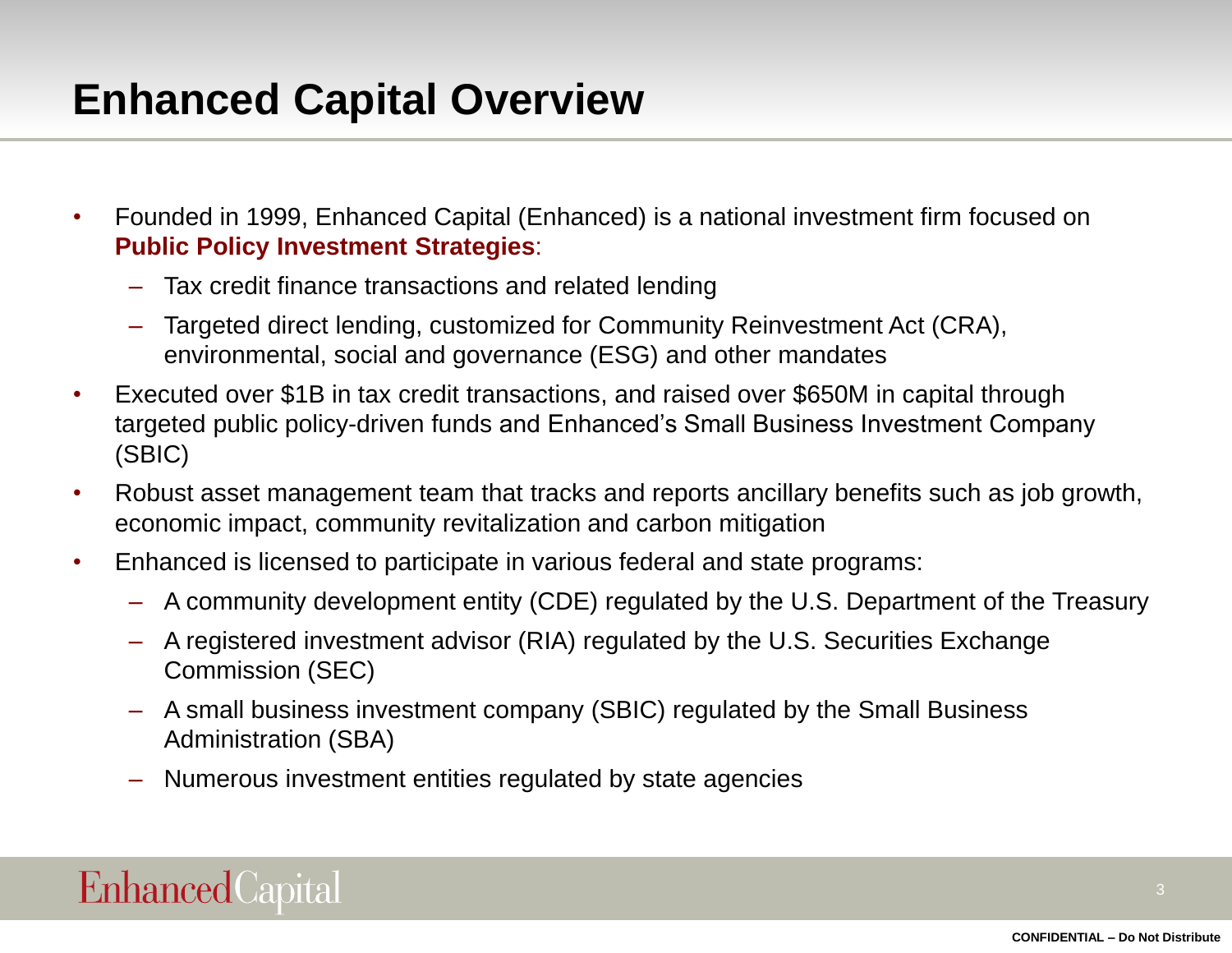# **Enhanced's History Managing Targeted Funds**

• Enhanced has deep experience in structuring targeted investment funds through statetargeted funds, the SBIC program, and other targeted community development programs:

| <b>Fund</b>                               | Year | <b>Investment Focus</b>                                                                              |
|-------------------------------------------|------|------------------------------------------------------------------------------------------------------|
| Louisiana Investment Fund                 | 2000 | Small businesses                                                                                     |
| New York Investment Fund                  | 2000 | Portion into Empire Zones or underserved areas; early-stage businesses                               |
| Colorado Investment Fund                  | 2002 | Portion into rural areas; early-stage and seed-stage businesses                                      |
| Louisiana Investment Fund II              | 2002 | Portion into low-income communities; early-stage or start-up businesses; technology-based businesses |
| Louisiana Investment Fund III             | 2003 | Portion into low-income communities; early-stage or start-up businesses; technology-based businesses |
| Alabama Investment Fund                   | 2004 | Portion into diversity businesses                                                                    |
| D.C. Investment Fund                      | 2004 | District-wide                                                                                        |
| New York Investment Fund II               | 2004 | Portion into Empire Zones and underserved areas; early stage, start-up and, emerging technology      |
| <b>Texas Investment Fund</b>              | 2005 | Portion into low-income communities and underserved areas; early-stage businesses                    |
| New York Investment Fund III              | 2005 | Portion into Empire Zones and underserved areas; early stage, start-up and, emerging technology      |
| <b>Texas Investment Fund II</b>           | 2008 | Portion into low-income communities and underserved areas; early-stage businesses                    |
| Alabama Investment Fund II                | 2008 | Portion into diversity businesses                                                                    |
| Tennessee Investment Fund**               | 2010 | Equity only; portion into seed-stage and early-stage businesses                                      |
| <b>Connecticut Investment Funds I-III</b> | 2011 | Portion into pre-seed and green-technology businesses; other targeted industry sectors               |
| Jobs-For Texas Program Fund               | 2011 | Small businesses                                                                                     |
| Wyoming Investment Fund                   | 2012 | Small businesses                                                                                     |
| Enhanced SBIC Fund*                       | 2012 | Lower middle market investing                                                                        |
| Mississippi Investment Fund               | 2013 | Small businesses                                                                                     |
| <b>Connecticut Investment Fund IV</b>     | 2013 | Portion into pre-seed and green-technology businesses; other targeted industry sectors               |
| Utah New Markets Tax Credit Fund I        | 2014 | Low Income Census tracts                                                                             |
| Connecticut Investment Fund V             | 2015 | Portion into pre-seed, green-technology businesses and urban areas; other targeted industry sectors  |
| PR Public Welfare Investment Fund*        | 2017 | Small businesses in CRA-eligible zones in Puerto Rico                                                |
| Utah New Markets Tax Credit Fund II       | 2017 | Low Income Census tracts                                                                             |
| Utah Rural Investment Fund                | 2017 | Rural areas of Utah                                                                                  |

#### **Enhanced** Capital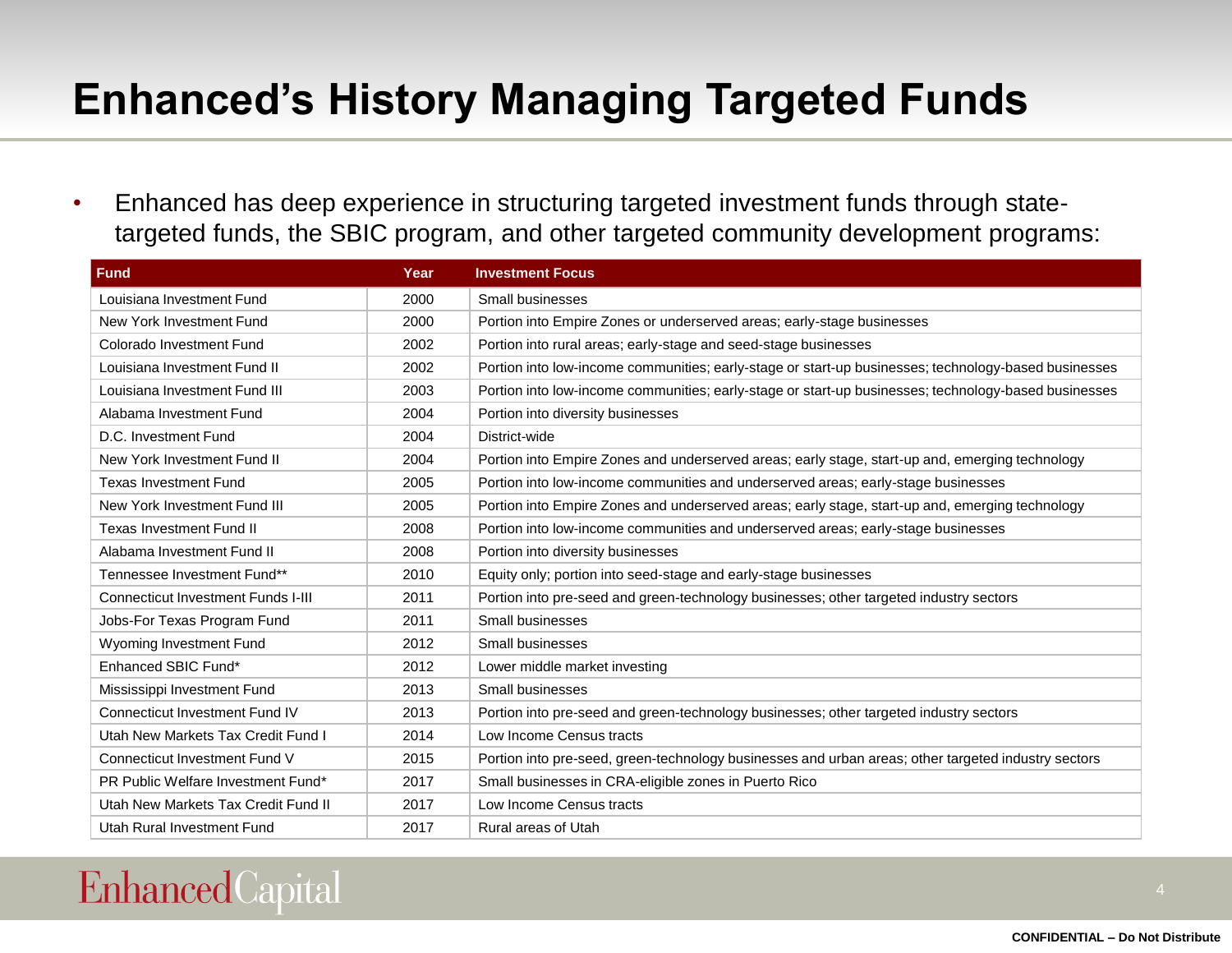## **Opportunity Zone Program Overview**

- Tax Cuts and Jobs Act of 2017 created a new community development program that encourages private investment in opportunity zones through tax incentives for capital gains
	- U.S. investors currently hold trillions of dollars in unrealized capital gains  a significant untapped resource for economic development
- The program allows taxpayers to defer and reduce capital gain if the taxpayer reinvests all or a portion of capital gain proceeds in a opportunity zone fund within 180 days of the sale or exchange (with an unrelated party) that creates capital gain
- The opportunity zone funds must invest 90% of its assets in opportunity zone businesses (Stock and partnership interests) and opportunity zone property
- Opportunity zones have been designated for all 50 states and territories.
- Treasury will issue regulations regarding the opportunity zone program over the coming months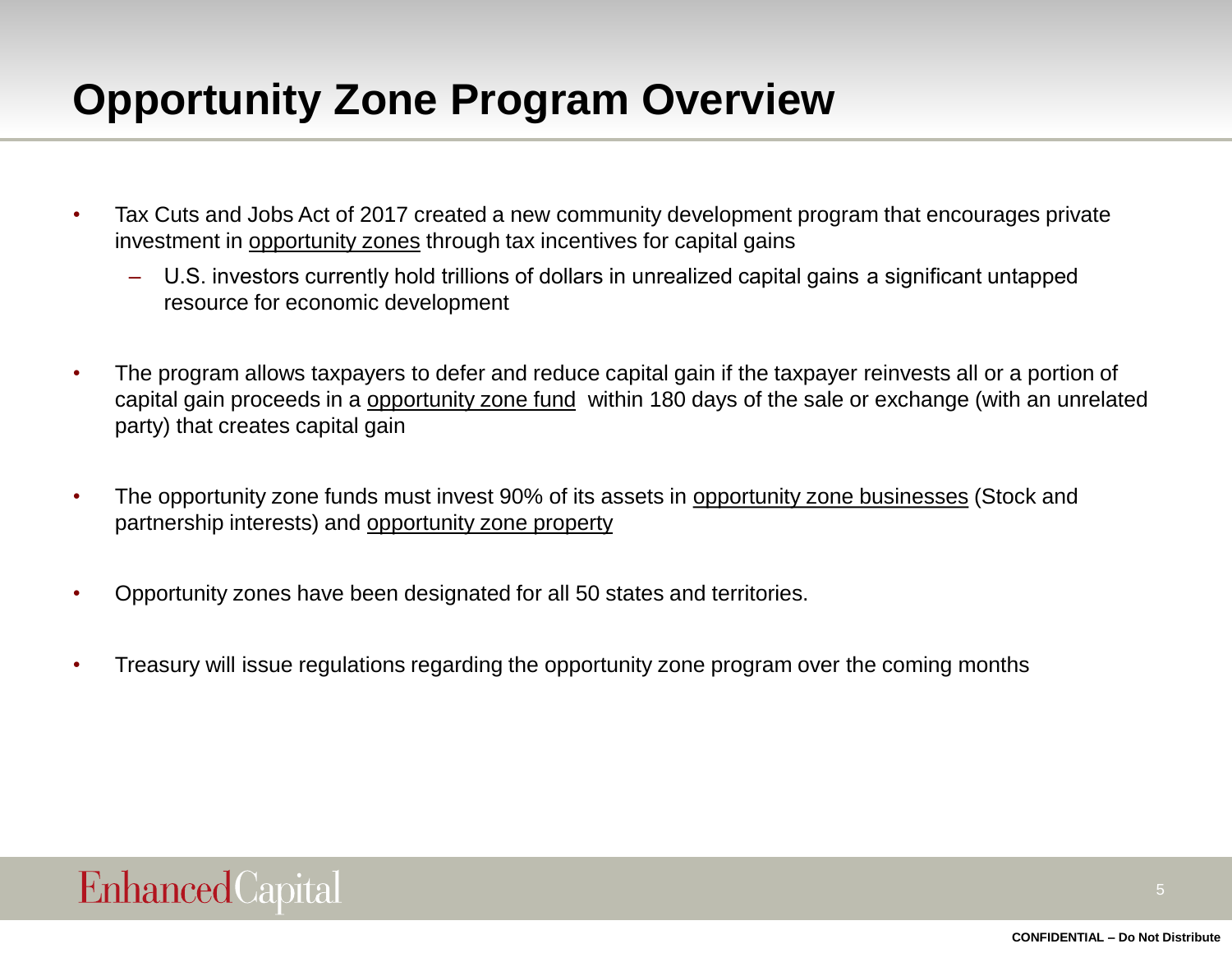#### **Example Structure**

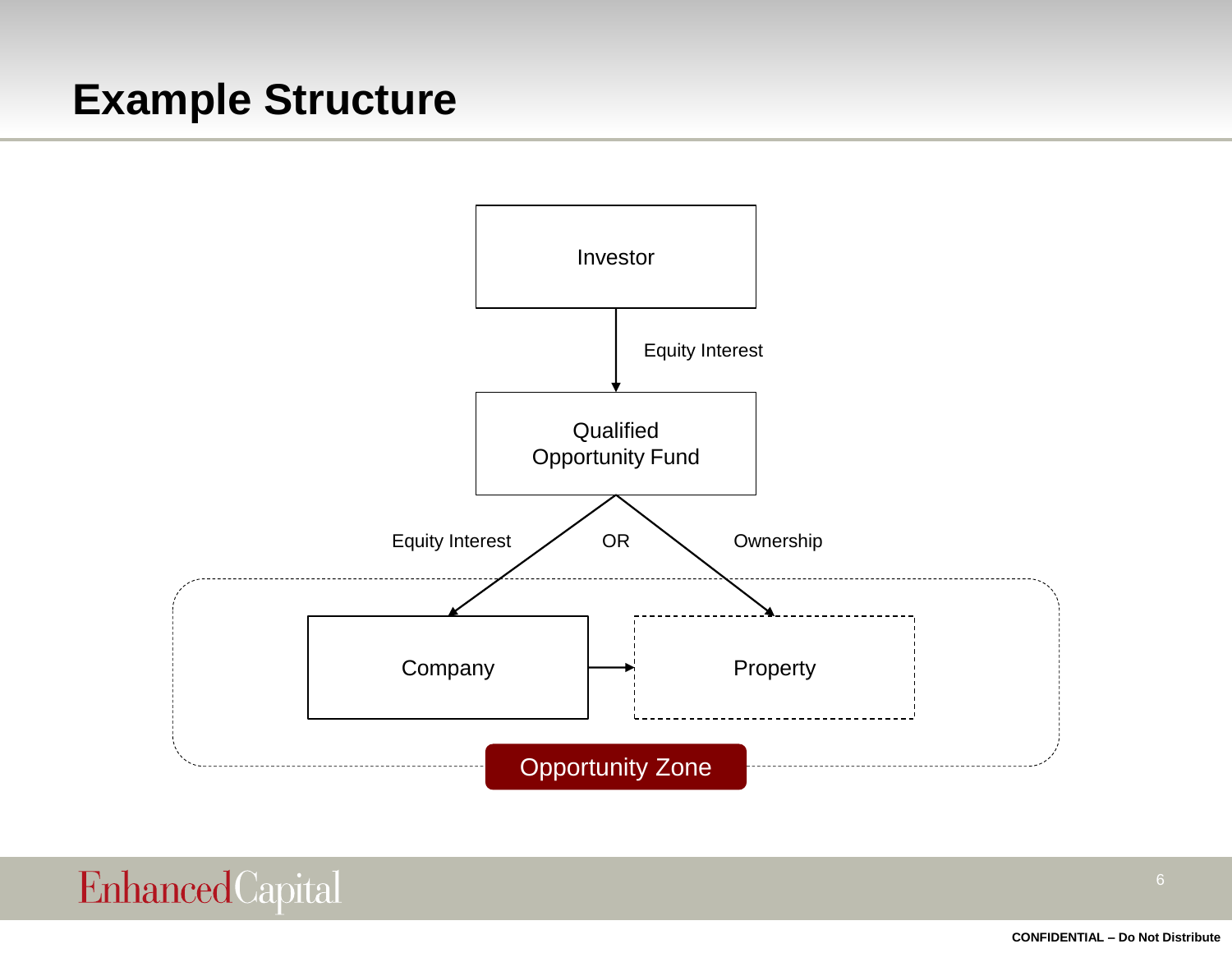# **Opportunity Zone Tax Benefits**

- The opportunity zone program allows investors to potentially defer all or a portion of capital gain, get a partial forgiveness of capital gain and a full forgiveness of additional gains on the investment in the opportunity zone fund
	- 1. Defer the payment of capital gains tax until earlier of sale or exchange of investment and December 31, 2026
	- 2. Partial forgiveness of capital gains tax for specified holding periods
		- 5 years basis increased by 10% (pay 90% (or less depending on FMV)\* of original capital gains tax due)
		- 7 years basis increased by another 5% (pay 85% (or less depending on FMV)\* of original capital gains tax due)
	- 3. Forgiveness of gains on investment in opportunity zone fund if investment held 10 years

\*The amount of capital gains tax paid at the earlier of sale or exchange of investment and December 31, 2026 is based on the lesser of:

- 1. Amount of gain deferred; and
- 2. Fair market value of the investment in the opportunity zone investment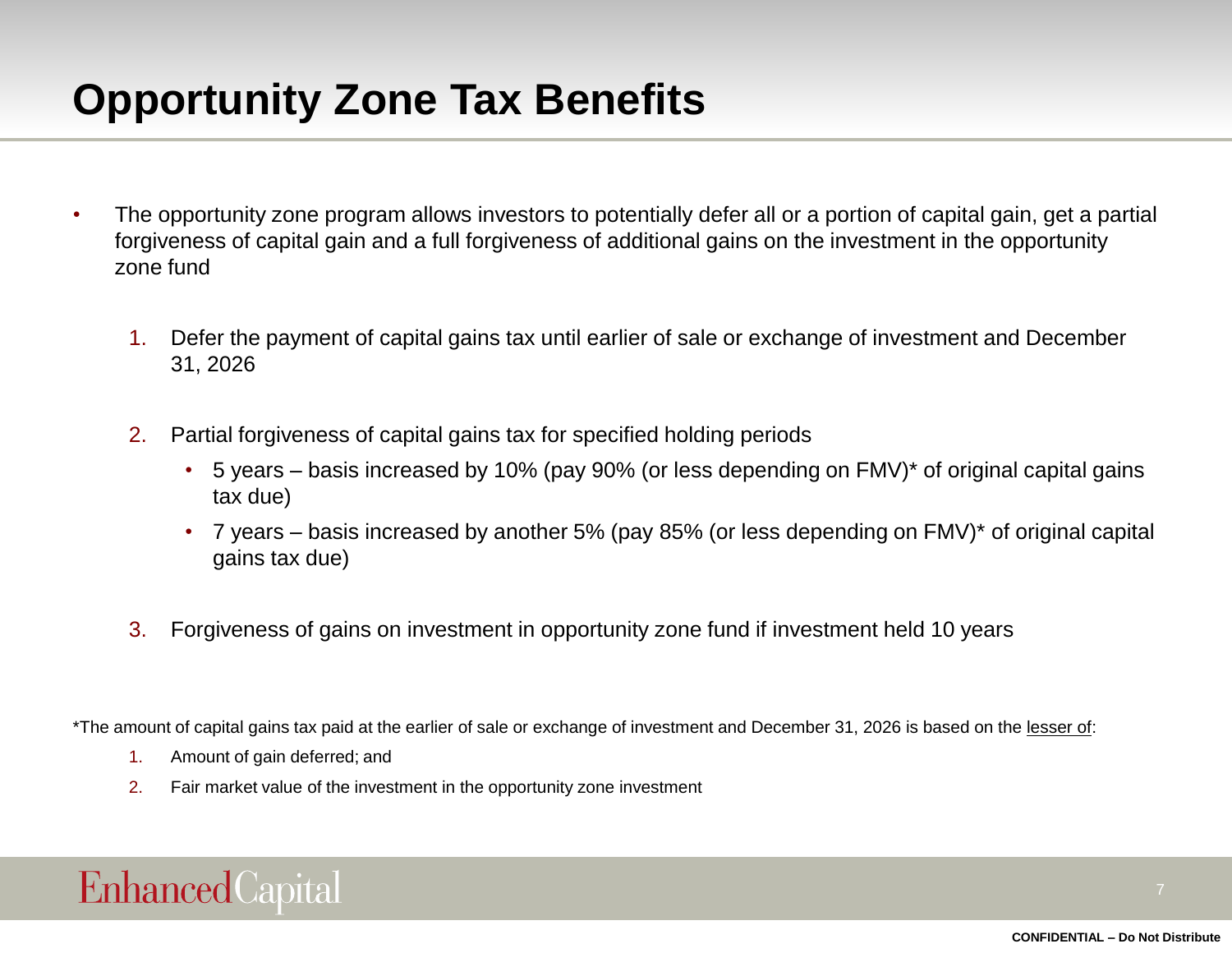# **Opportunity Zone Fund**

- The opportunity zone fund must:
	- Be a corporation or partnership
	- Be certified by the U.S. Department of Treasury (self-certification)
		- The IRS is expected to issue the self-certification form, which needs to be filed with an opportunity zone fund's annual tax filing, this summer
		- The IRS form must be timely filed
			- The form for funds that want to self-certify for 2018 will be due when the funds file their tax returns in 2019
	- Invest 90% of its assets in opportunity zone businesses (stock and partnership interests) or opportunity zone property
		- Tested on:
			- 1. The last day of the first six month period of the fund's taxable year
			- 2. The last day of the fund's taxable year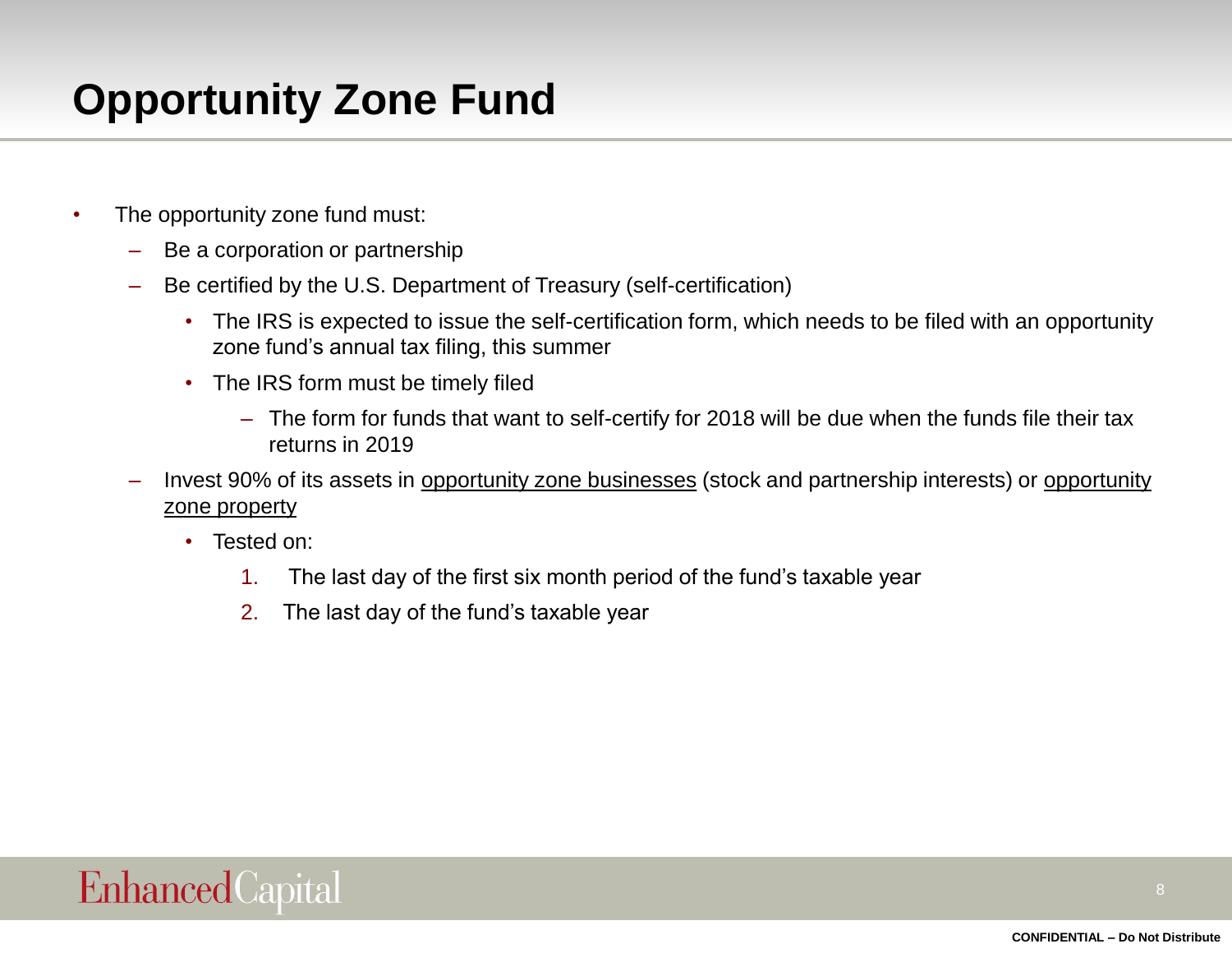# **Opportunity Zone Business**

- The investor can hold stock or partnership interests in an opportunity zone business or a business being organized for the purpose of being an opportunity zone business
- The interest in the opportunity zone business must be acquired from an unrelated party after December 31, 2017
	- An unrelated party requires the selling party to hold less than 20% of the business after the sale
- An opportunity zone business is a trade or business in which:
	- Substantially all of the tangible assets of business must be used in an opportunity zone;
	- At least 50% of gross income earned in active conduct of a business in an opportunity zone;
	- Substantially all of intangible property used in active conduct of business;
	- Less than 5% unadjusted basis of property is nonqualified financial property; and
	- Is not a "sin business"
		- Includes golf courses, country clubs, massage parlors, hot tub facilities, gambling facilities, and stores with principal businesses of selling alcoholic beverages for consumption off premises.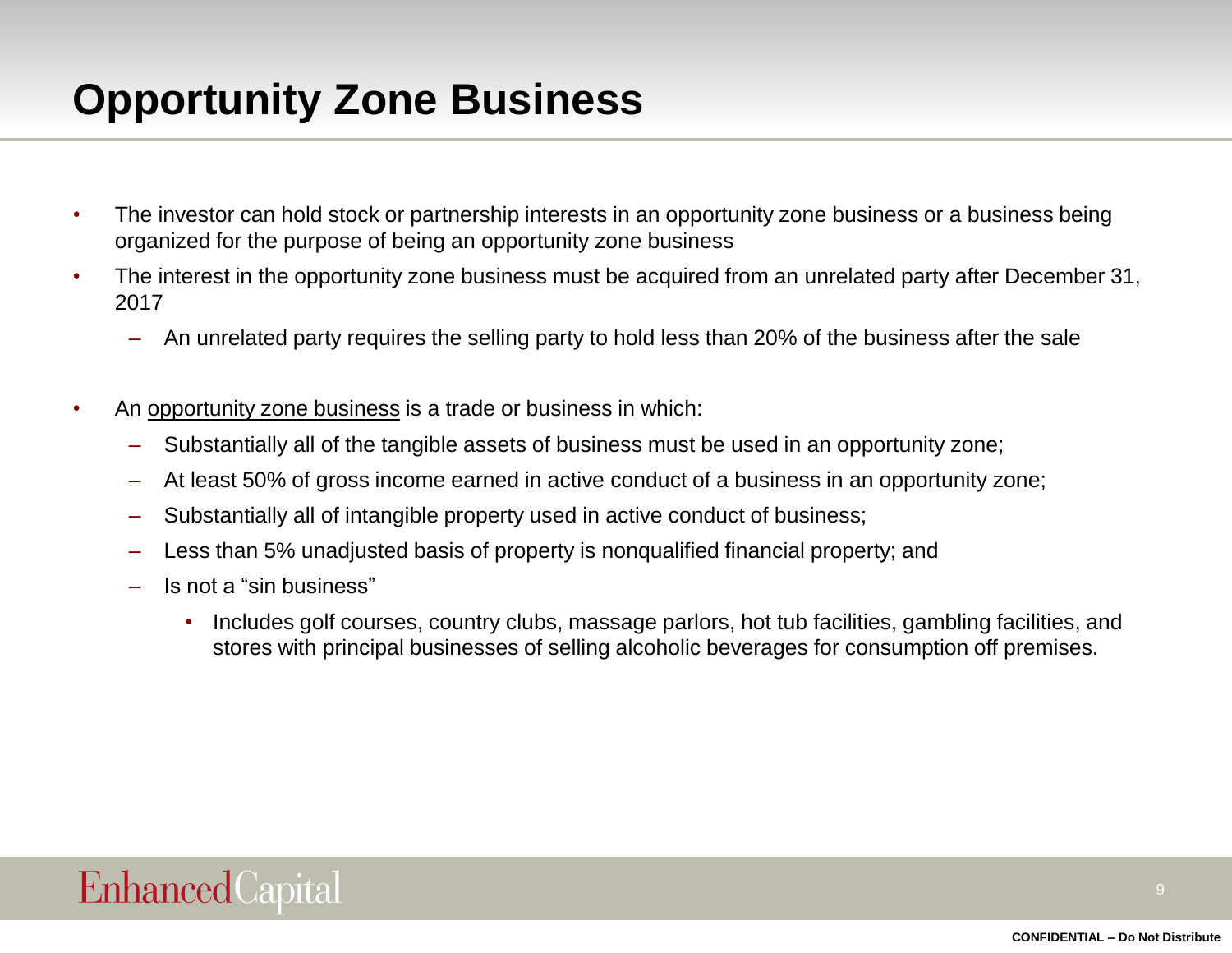# **Opportunity Zone Property**

- The interest in the opportunity zone property must be acquired from an unrelated party after December 31, 2017
	- An unrelated party requires the selling party to hold less than 20% of the business after the sale
- Opportunity zone property is:
	- Tangible property used in a trade or business;
	- Property is substantially all used in an opportunity zone
	- Either:
		- Original use of the property commences when opportunity zone fund takes control of property; or
		- The opportunity zone fund substantially improves the property
			- During the 30-month period after acquisition, the opportunity zone fund spends as much money improving and/or rehabilitating the property as it did on purchasing the property (i.e. additions to basis equal or exceed the adjusted basis of such property at beginning of 30 month period)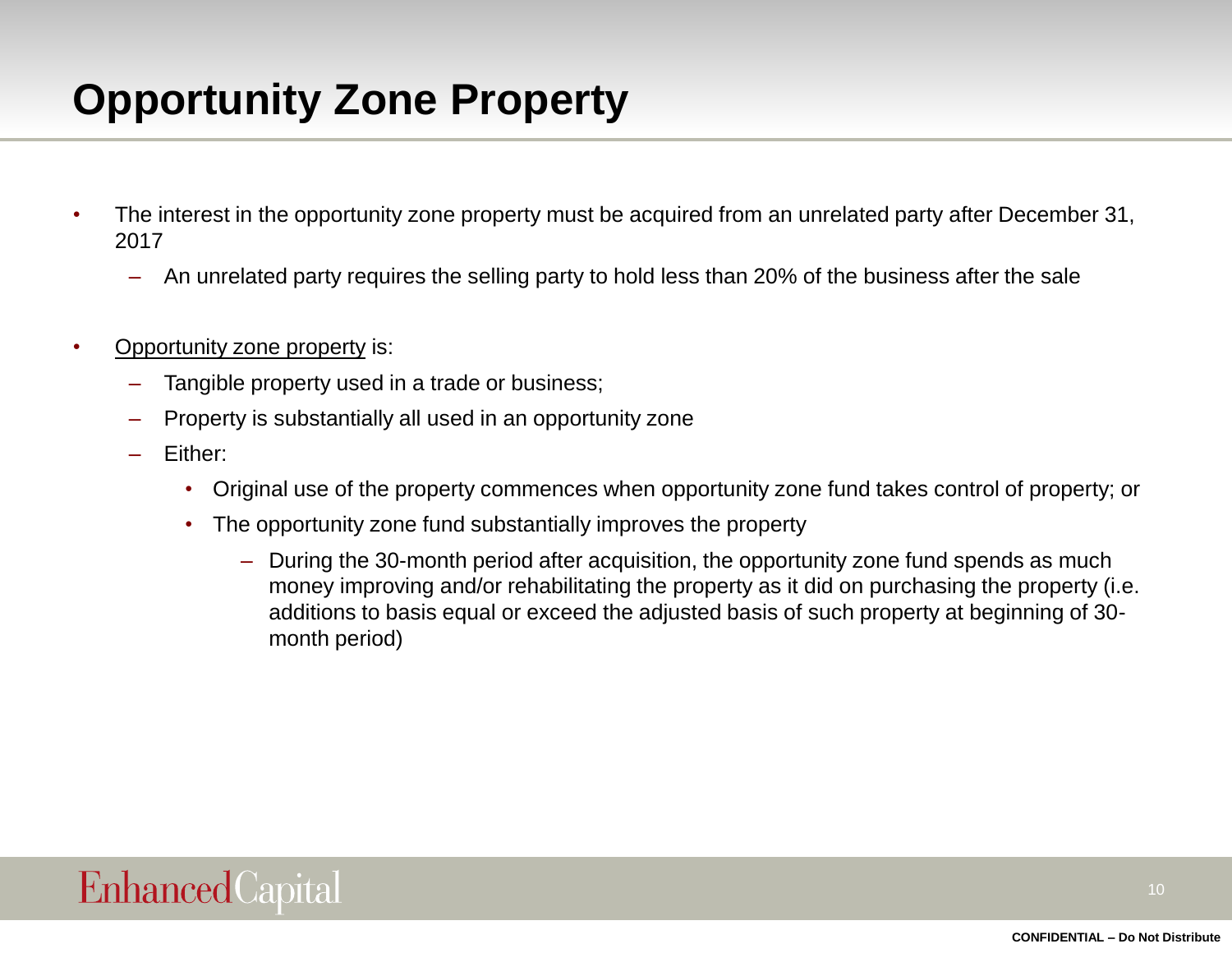# **Opportunity Zone Fund Investments**

- Opportunity zone funds are likely to focus on the following types of investments:
- 1. Real estate that requires rehabilitation
	- Low income housing
	- Historic rehabilitation
- 2. Businesses
	- New businesses in opportunity zones
	- Expansion of existing businesses into opportunity zones
	- Expansions of businesses already within opportunity zones
- 3. Infrastructure Projects
	- Renewable energy and energy efficiency
	- Broadband and other technology services
	- Healthcare facilities
- The opportunity zone investments may be combined with other incentives as well
	- State incentives
	- Federal tax credits
	- Other programs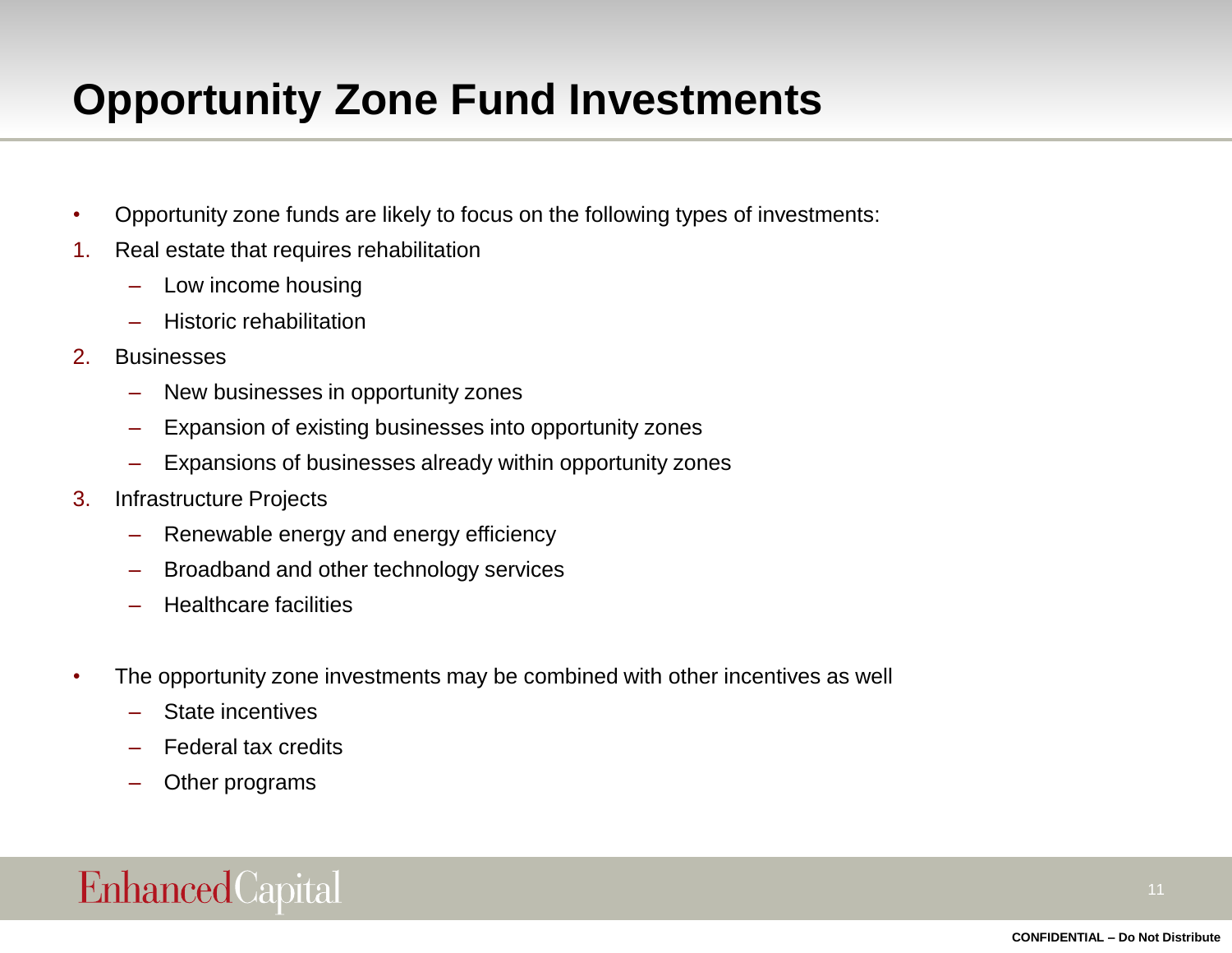### **Investor Focus**

- Opportunity zone funds will attract investors for various reasons:
	- Impact investors with focuses on:
		- Particular types of investments (i.e. solar or healthcare)
		- Specific geographies (i.e. rural or local)
	- Strong risk-adjusted returns for equity investments
	- Tax strategies
	- Match with other incentives